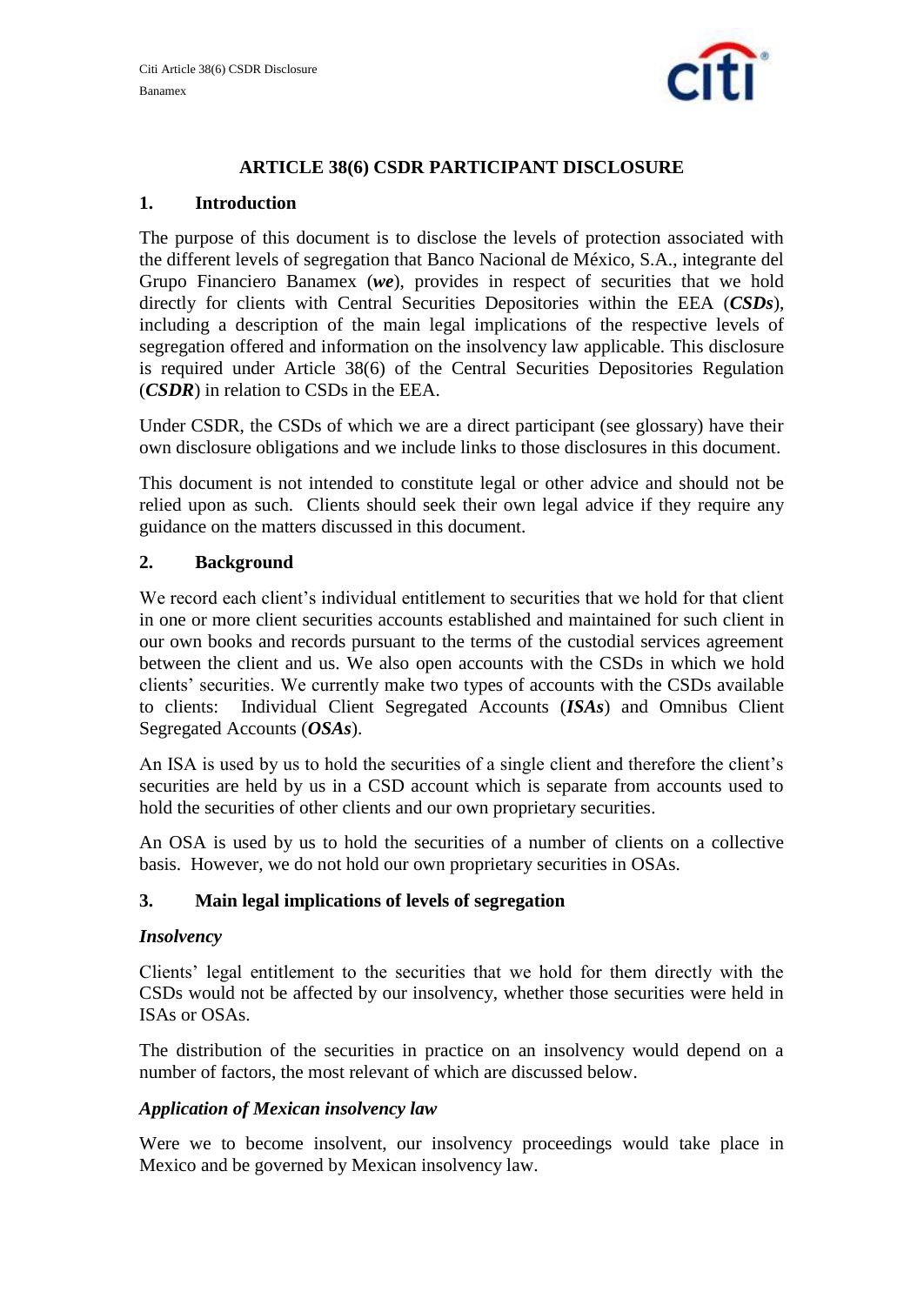

Under Mexican law, securities that we held on behalf of clients

would not form part of our estate on insolvency for distribution to creditors, subject to any security interest we may have and provided that they remained the property of the clients. Rather, in the case of a *resolución* (insolvency proceedings that are special and applicable only to Mexican banks), securities would either (i) be transferred to another financial institution selected by the liquidator (*liquidador*), as an action taken prior to our liquidation, or (ii) separated and transferred to clients so electing, if we are in the process of judicial liquidation.

As a result, in the stage identified in (i) above, it would not be necessary for clients to make a claim in our insolvency and the financial institution recipient of the client's assets would be required to notify each client that it has received such client's assets, within thirty (30) days of receipt. In the stage identified in (ii) above, each relevant client would need to initiate an action for separation before the applicable Mexican federal judge, which would be required to decide in respect of the separation.

Accordingly, where we hold securities in custody for clients and those securities are considered the property of those clients rather than our own property, they should be protected on our insolvency or resolution. This applies whether the securities are held in an OSA or an ISA.

#### *Nature of clients' interests*

Although our clients' securities are recorded in our name at the relevant CSD, we hold them on behalf of our clients, who would be considered as a matter of Mexican law to have a proprietary interest in those securities. This is in addition to any contractual right a client may have against us to have the securities delivered to them.

This applies both in the case of ISAs and OSAs. However, the nature of clients' interests in ISAs and OSAs is different. In relation to an ISA, each client is beneficially entitled to all of the securities held in the ISA attributable to that client. In the case of an OSA, as the securities are held collectively in a single account, each client is considered to have a beneficial interest in the relevant underlying securities, to the extent that (i) the relevant securities are identifiable in the records and account statements we send to clients, and (ii) such securities are, as a matter of fact, maintained in the OSA and may be segregated.

Our books and records constitute evidence of our clients' beneficial interests in the securities. The ability to rely on such evidence would be particularly important on our insolvency and in the case of an OSA, since no records of individual clients' entitlements would be held by the relevant CSD.

We are subject to the client asset rules in Mexico (*Client Asset Rules*), which contain detailed requirements as to the maintenance of accurate books and records and the reconciliation of our records against those of the CSDs with which accounts are held. We are also subject to regular audits in respect of our compliance with those rules. Subject to the maintenance of books and records in accordance with the Client Asset Rules, clients should receive the same level of regulatory protection from both ISAs and OSAs.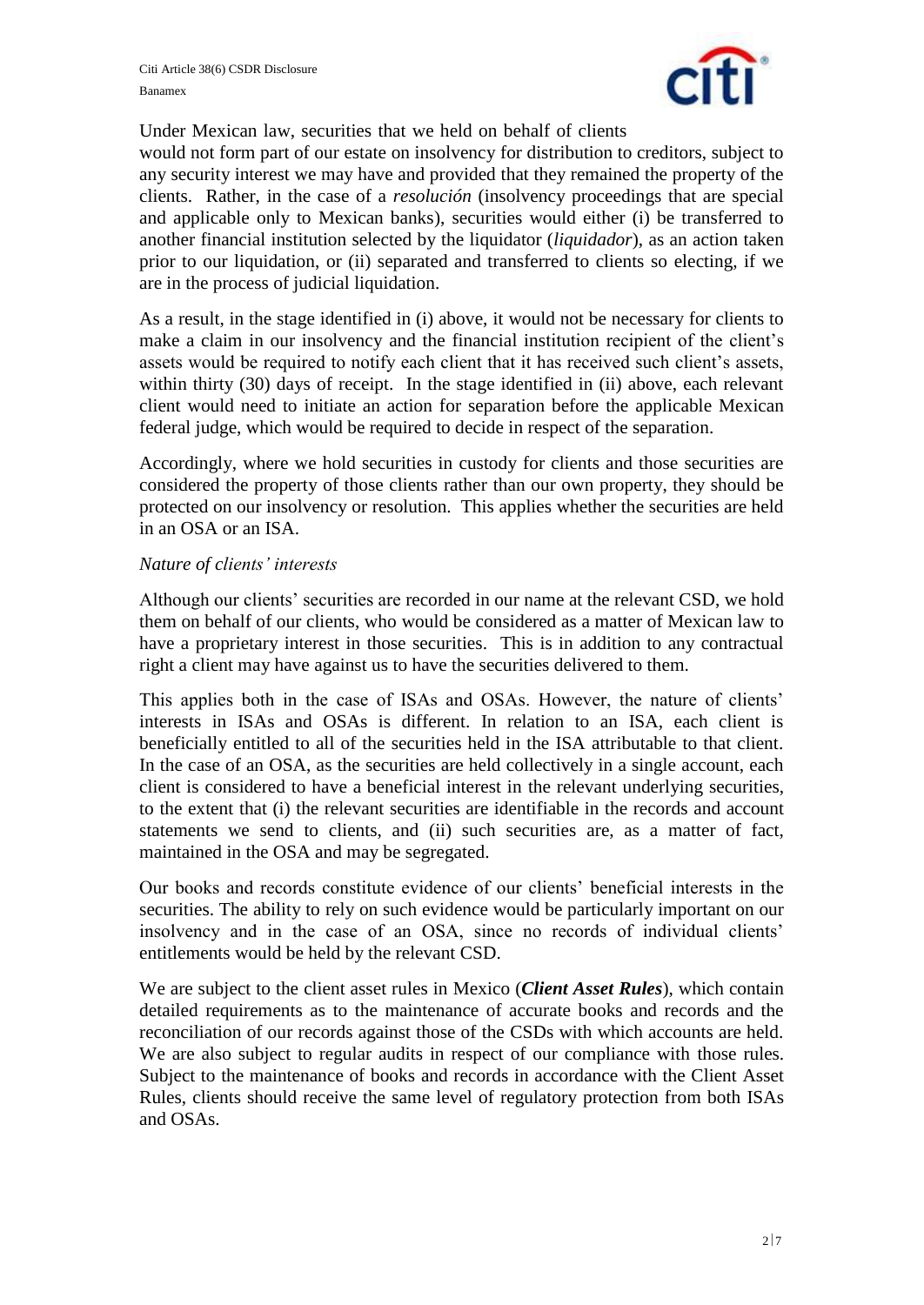

# *Shortfalls*

If there were a shortfall between the number of securities that we are obliged to deliver to clients and the number of securities that we hold on their behalf in either an ISA or an OSA, this could result in fewer securities than clients are entitled to being returned to them on our insolvency. The way in which a shortfall could arise would be different as between ISAs and OSAs (see further below).

## *How a shortfall may arise*

We do not permit clients to make use of or borrow securities belonging to other clients for intra-day settlement purposes, even where the securities are held in an OSA, in order to reduce the chances of a shortfall arising as a result of the relevant client failing to meet its obligation to reimburse the OSA for the securities used or borrowed.

Where we have been requested to settle a transaction for a client and that client has insufficient securities held with us to carry out that settlement, in the case of both an ISA and an OSA, we only carry out the settlement once the client has delivered to us the securities needed to meet the settlement obligation.

However, a shortfall could arise as a result of inadvertent administrative error or operational issues.

Nothing in this paragraph should be construed to override any obligation that the client owes us in respect of any irrevocable payment or delivery obligations (as these terms are defined in the custodial services agreement which we have in place with the client as amended or supplemented from time to time) which we incur in settling that client's trades.

### *Treatment of a shortfall*

In the case of an ISA, the whole of any shortfall on the relevant account would be attributable to the client for whom the account is held and would not be shared with other clients for whom we hold securities. Similarly, the client would not be exposed to a shortfall on an account held for another client or clients.

In the case of an OSA, the shortfall would be shared among the clients with an interest in the OSA. **Therefore, a client may be exposed to a shortfall even where securities have been lost in circumstances which are completely unrelated to that client.**

To mitigate this risk, we seek to maintain strict records of securities maintained in the OSA (and who is the beneficiary of such securities), to ensure that transactions are settled solely with underlying assets maintained for the relevant client.

If a shortfall arose for which we are liable to the client, the client may have a claim against us for any loss suffered. If we were to become insolvent prior to covering a shortfall as required by the Client Asset Rules, the relevant client would have an unsecured claim against us, which would be satisfied, pro-rata, together with the claims of other unsecured creditors, with the proceeds of the sale of available assets, if any. Clients would therefore be exposed to the risks of our insolvency, including the risk that they may not be able to recover all or part of any amounts claimed.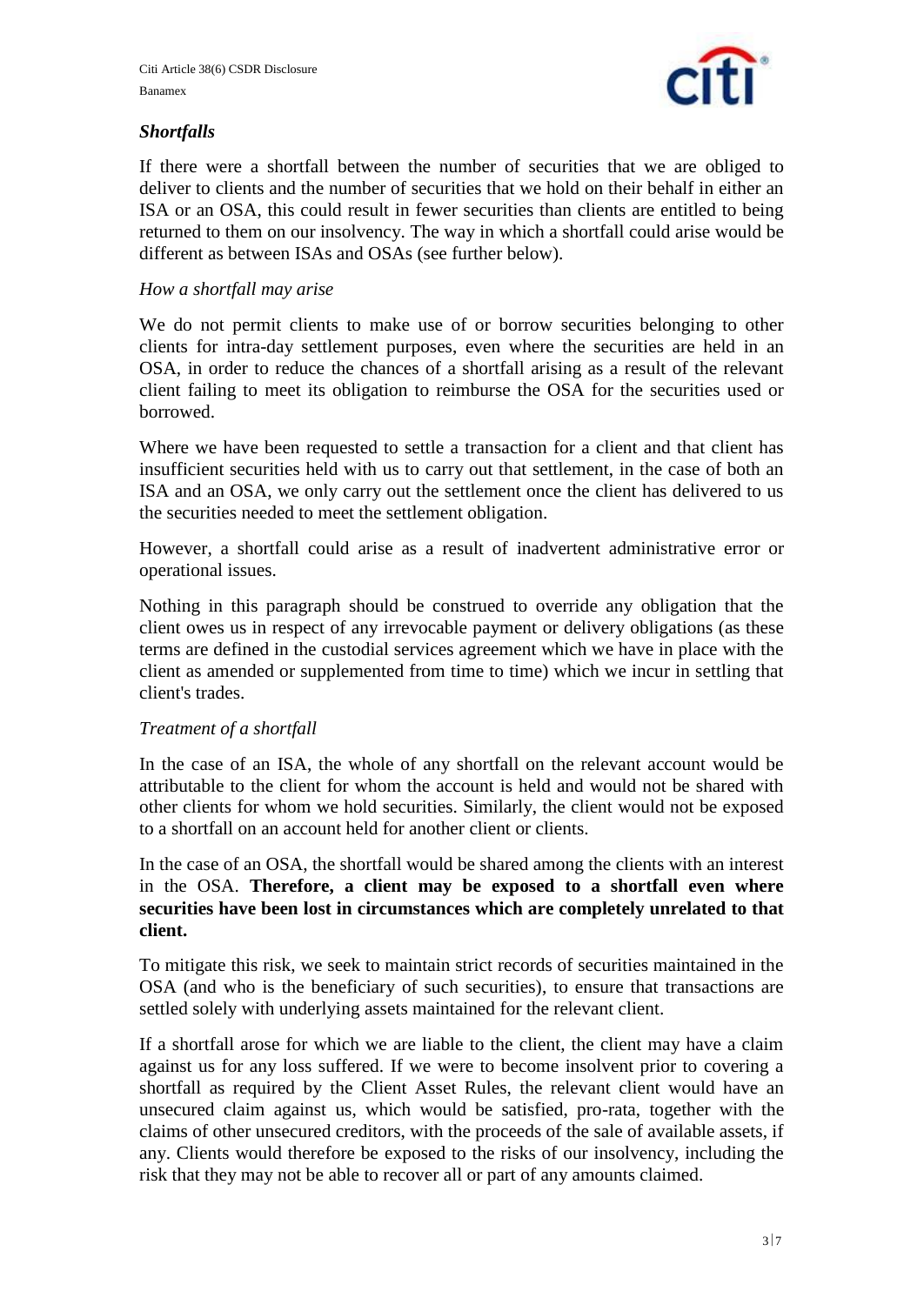

In these circumstances, clients could be exposed to the risk of

loss on our insolvency. If securities were held in an ISA, the entire loss (equal to the shortfall) would be borne by the client for whom the relevant account was held. If securities were held in an OSA, each of the clients not being able to fully identify and recover their securities, would bear a loss equal to the amount of the shortfall attributable to their missing, and not identifiable, securities.

In order to calculate clients' shortfall in respect of an OSA, each client's entitlement to securities held within that account would need to be established as a matter of law and fact based on our books and records. Any shortfall in a particular security held in an OSA would then be allocated among all clients with an interest in that security in the account who were unable to identify and segregate their own securities. It is likely that this allocation would be made rateably between clients with an interest in that security in the OSA. It may therefore be a time consuming process to confirm each client's entitlement. This could give rise to delays in returning securities and uncertainty for a client as to its actual entitlement on an insolvency.

#### *Security interests*

### *Security interest granted to a third party other than a CSD*

Security interests granted over clients' securities (which for the avoidance of doubt must always be granted in accordance with the terms of the custodial services agreement and/or additional contractual agreements that we have in place with them) could have a different impact in the case of ISAs and OSAs.

Where the client purports to grant a security interest over its interest in securities held by us which we hold in an OSA and the security interest was asserted against the CSD with which the account was held, there could be a delay in the return of securities from that account to all clients holding securities in the relevant account. However, in practice, we would expect that the beneficiary of a security interest over a client's securities would perfect its security by notifying us rather than the CSD and would seek to enforce the security against us rather than against the CSD, with which it had no relationship. We would also expect the CSDs to refuse to recognise a claim asserted by anyone other than ourselves as account holder.

#### *Security interest granted to CSD*

Whether or not the CSD may benefit from a security interest will be regulated by the CSD's own rules. Such rules may also regulate the CSD's approach to enforcement of such security interest. Should the CSD benefit from a security interest over securities held for a client, there could be a delay in the return of securities to a client (and a possible shortfall) in the event that we failed to satisfy our obligations to the CSD and the security interest was enforced. This applies whether the securities are held in an ISA or an OSA. However, in practice, we would expect that a CSD would first seek recourse to any securities held in our own proprietary accounts to satisfy our obligations and only then make use of securities in client accounts. We would also expect a CSD to enforce its security rateably across client accounts held with it.

As a matter of Mexican law, we cannot grant a security interest over securities held in a client account, unless disclosed to, and accepted by, the client.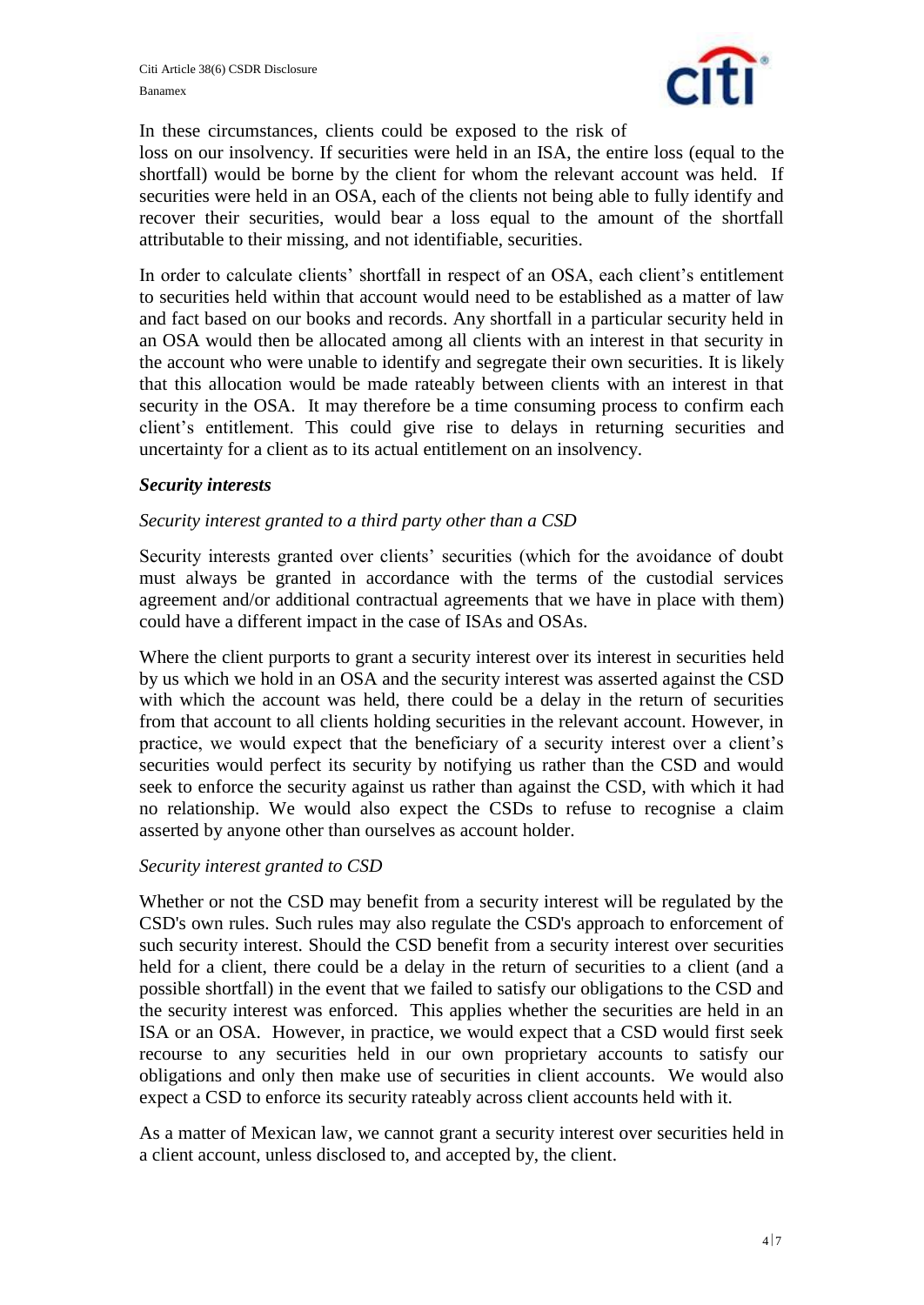

# *Corporate actions*

Where securities are held in an ISA and the client is entitled to a fractional entitlement on a corporate action, it is possible that the client would not in practice benefit from that fractional entitlement. However, where securities are held in an OSA, fractional entitlements may be received on an aggregated basis and therefore it is more likely that the clients may be able to benefit from some or all of those fractional entitlements.

Our insolvency may also have an impact on our ability to collect any entitlements, such as dividends, due on clients' securities held in an ISA or OSA or exercise any voting rights in respect of those securities.

### **4. CSD disclosures**

Set out below is the link to the CSD website in which we are a participant. The below link will contain the CSD disclosure once published by the CSD:

#### [www.clearstream.com](http://www.clearstream.com/)

These disclosures have been provided by the relevant CSDs. We have not investigated or performed due diligence on the disclosures and clients rely on the CSD disclosures at their own risk.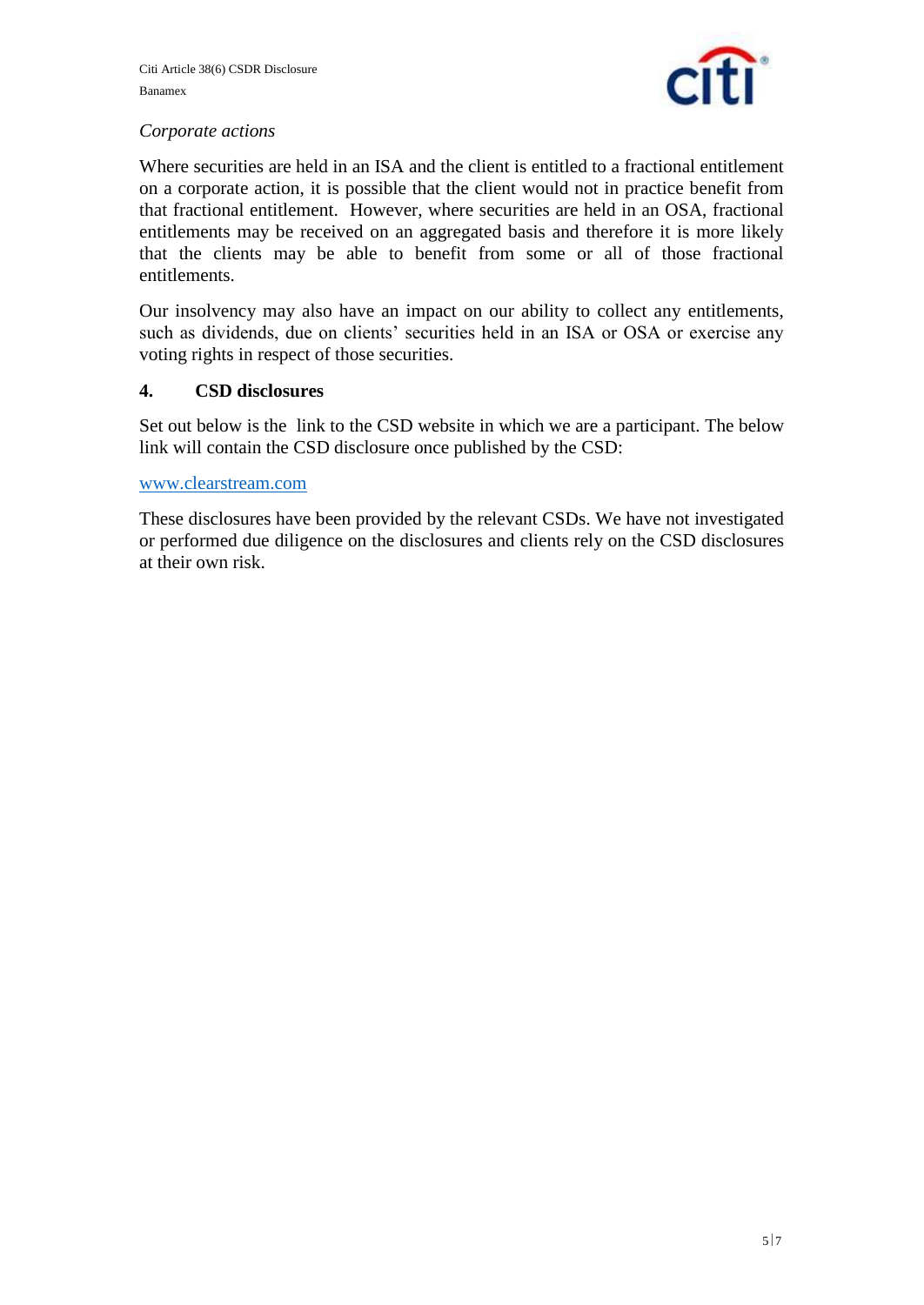

#### **GLOSSARY**

*Central Securities Depository* or *CSD* means an entity which records legal entitlements to dematerialised securities and operates a system for the settlement of transactions in those securities.

*Central Securities Depositories Regulation* or *CSDR* refers to EU Regulation 909/2014 which sets out rules applicable to CSDs and their participants.

*direct participant* means an entity that holds securities in an account with a CSD and is responsible for settling transactions in securities that take place within a CSD. A direct participant should be distinguished from an indirect participant, which is an entity, such as a global custodian, which appoints a direct participant to hold securities for it with a CSD.

*EEA* means the European Economic Area.